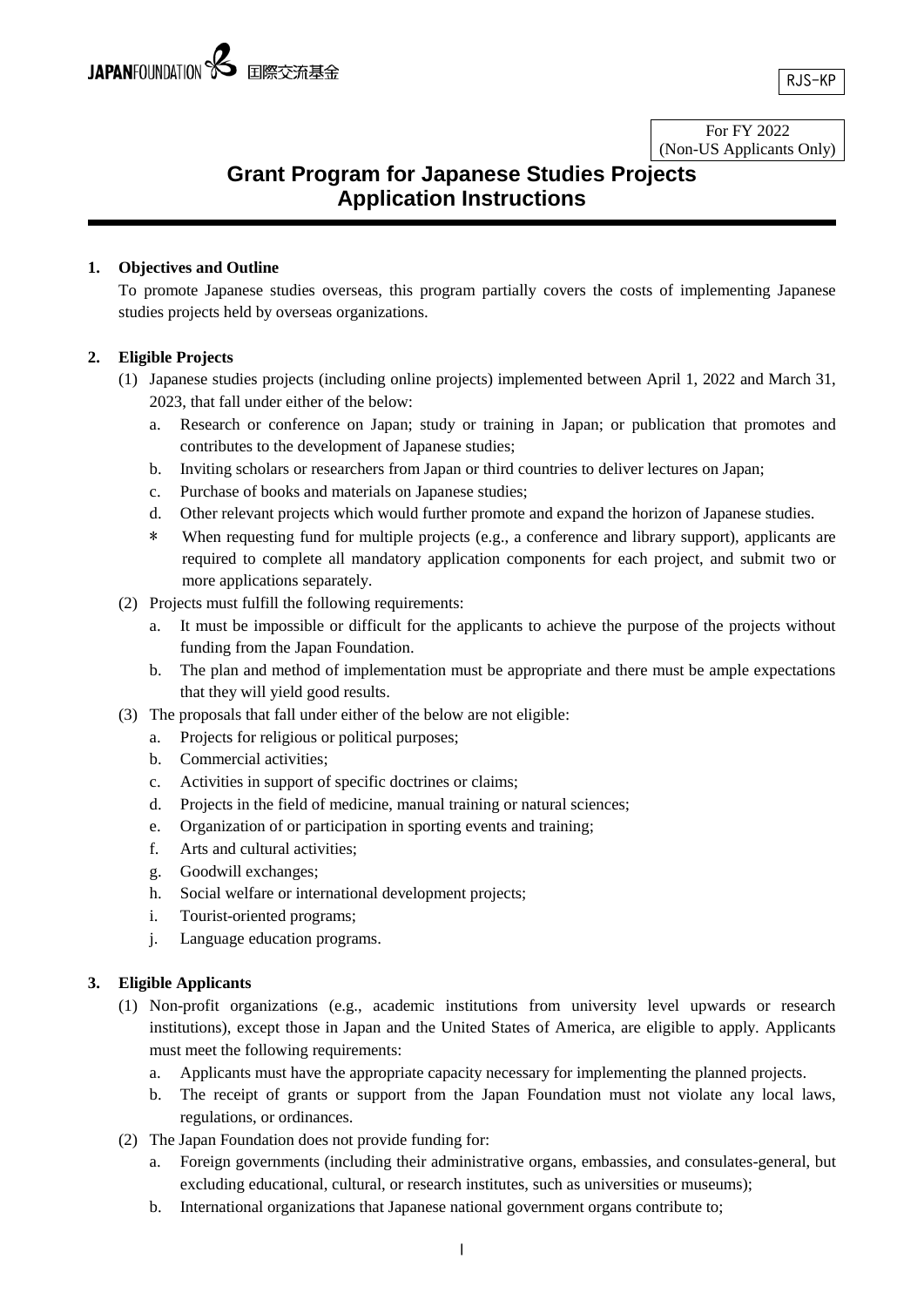- c. Organizations based in countries that do not have diplomatic relations with Japan;
- d. Japanese national government organs, local governments, incorporated administrative agencies, and local incorporated administrative agencies as well as organizations, institutions, and facilities attached to or established by them (excluding organizations with their own legal personalities, such as incorporated associations or incorporated foundations).
- (3) Points to be noted
	- Organizations that have continually received support from this program for the past three fiscal years will not be provided with grants unless the Japan Foundation believes there is a compelling reason for them to continue receiving such support. This is a measure to avoid giving ongoing support to the same applicants, and to distribute grants to as many applicants as possible. If one does apply for a fourth consecutive fiscal year, low priority will be placed on such an application.
	- As for organizations in Taiwan considering application, please contact the Japan-Taiwan Exchange Association (JTEA), Taipei office. (The Japan Foundation cooperates with JTEA on Taiwan projects.)

### **4. Grant Coverage**

- (1) Part of the following expenses incurred and paid between April 1, 2021 and March 31, 2022:
	- a. Meeting expenses (for preparing materials, venues, equipment, public relations, etc.);
	- b. Honoraria (for lecturers, interpreters, assistants, collaborators, etc.);
	- c. Travel expenses (for international and domestic flights and other transportation, accommodation, per diem, etc.);
	- d. Other expenses (for purchasing materials, etc.).
- (2) The following elements are not supported by the Japan Foundation:
	- a. Indirect costs;
		- b. Overheads of the administrative body of the institution (as well as salary for administrative staff);
		- c. Costs to purchase goods that may remain for a long time;
		- d. Costs related to land and buildings (excluding rental fees for facilities for the specific event of the project).
- (3) Points to be noted
	- The grant amount will be decided upon consideration of each project's scale and necessity.
	- Grants made in the past years averaged around 900,000 Japanese yen, but the actual grant amount may be lower or higher than this amount. If requesting a much larger sum than this approximate average, the applicant should be prepared for two eventualities: (a) the project may be rejected since it is deemed to be beyond the resources the Japan Foundation has to support; or (b) the project may be supported but at a much lower level than requested.
	- Individual researchers who wish to conduct research in Japan should apply to the "Japan Foundation Japanese Studies Fellowship Program."

### **5. Selection Policy**

- (1) Applications will be selected by comprehensively assessing the projects, including its contents, viability, relevance, efficiency, etc. The Japan Foundation also takes into account the regional and national distribution of its funding, and may appropriate accordingly, if need be.
- (2) Lower priority is given to:
	- a. Projects wherein the total cost is sought exclusively from the Japan Foundation;
	- b. Projects based on existing partnerships, such as agreements between organizations and sister institution relationships.
- (3) A proposed project shall not be awarded multiple Japan Foundation grants.

### **6. Application Procedures and Deadline**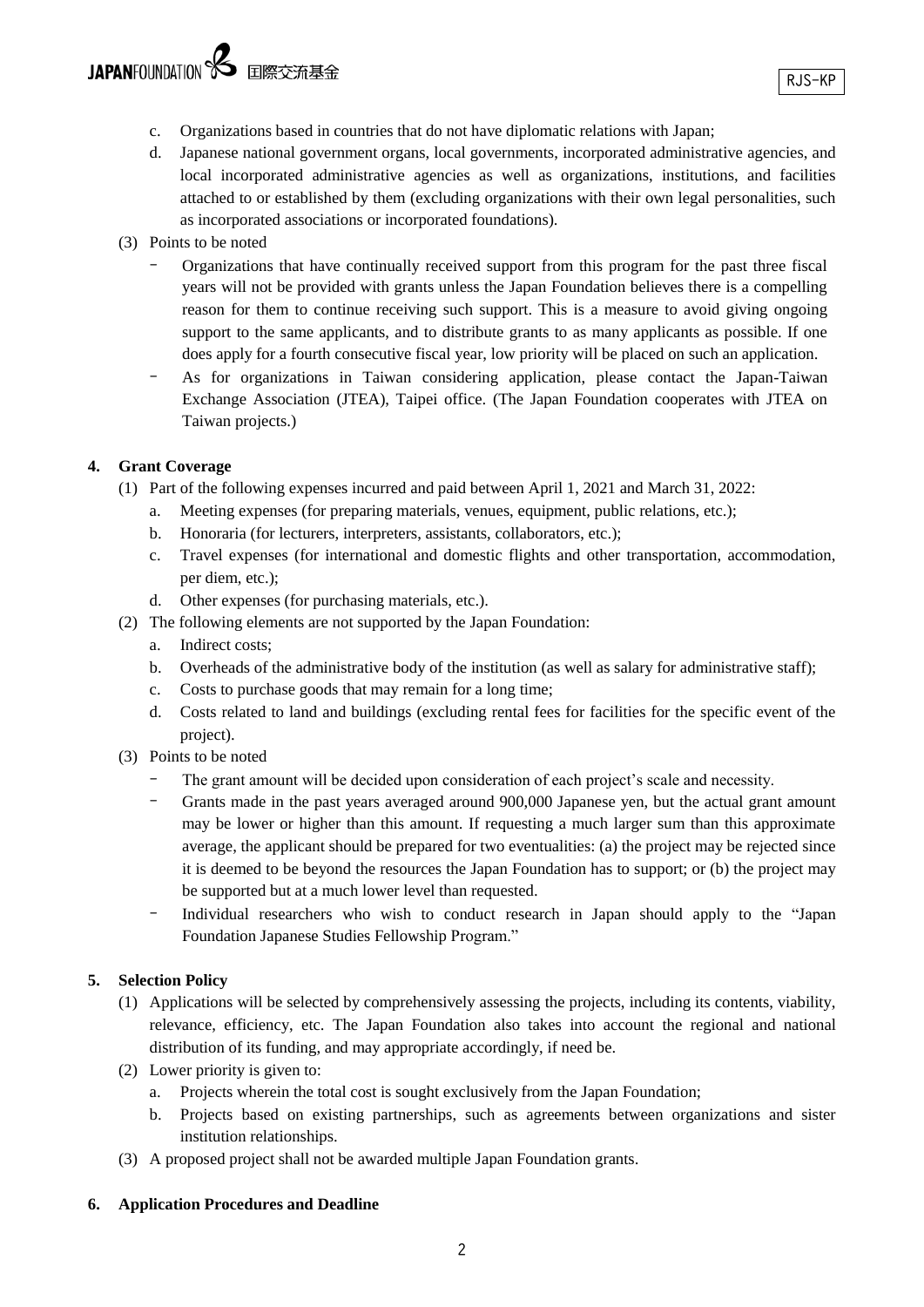- (1) An application must include the following forms and documents, and should be arranged in the order specified below:
	- A. Application Summary Form (use designated Form);
	- B. Project Budget Form (use designated Form);
	- C. Narrative Description of the Project;
	- D. Supplementary Information.
	- \* The format of the above-mentioned Forms can be obtained from the website at: [https://www.jpf.go.jp/e/program/intel.html#intel\\_2](https://www.jpf.go.jp/e/program/intel.html#intel_2)

Applications should **not be stapled**. An application with inadequate documentation or that lacks one or more of the required documents will be considered incomplete, and therefore ineligible for consideration.

- (2) Prior to application, be sure to confirm the submission destination and qualification to the nearest Japan Foundation overseas office. When there is no Japan Foundation overseas office in the applicant's country, please contact the nearest Japanese diplomatic office.
	- a. The Japan Foundation Overseas Offices[: https://www.jpf.go.jp/e/world/index.html](https://www.jpf.go.jp/e/world/index.html)
	- b. Japanese Diplomatic Offices: [https://www.mofa.go.jp/about/emb\\_cons/mofaserv.html](https://www.mofa.go.jp/about/emb_cons/mofaserv.html)
- (3) One complete set of original application documents should be submitted to the Japan Foundation overseas office or the Japanese diplomatic office in the applicant's country. In addition, please send the data file(s) of the application documents by e-mail at r\_info@jpf.go.jp (please note that applications sent only by e-mail without submitting the original will not be accepted).
- (4) Applications must be received **no later than December 1, 2021**. Early submission is encouraged.
- (5) Applicants are requested to promptly notify the Foundation of any corrections to be made in their applications. Please make sure to set aside a copy for yourself. Once submitted, applications shall not be returned.

### **7. Selection and Results Notification**

- (1) Overseas applications will initially be examined by the Japan Foundation overseas office or by the Japanese diplomatic office in the applicant's country. Those in charge overseas may decide at this stage to return applications that are clearly ineligible or incomplete. Otherwise, the applications will be forwarded to Tokyo, where they will be screened by the Japan Foundation Headquarters.
- (2) Proposals may be reviewed with the confidential assistance of specialists.
- (3) During the screening process the Japan Foundation's staff may ask the applying institution questions as the need arises.
- (4) Applicants will be notified of the results of the screening in April 2022. For projects that are scheduled to start in April 2022, please note that notification of results may be sent after the project has already started. We do not make specific comments about the screening process or provide reasons for not accepting a specific application.

### **8. Approved Application in the Past**

- (1) The number of approved applications in the previous fiscal year was 22 out of 35.
- (2) Please refer to the following website for the grant listings in the past. <https://www.jpf.go.jp/j/project/intel/study/support/index.html>

### **9. Obligations**

- (1) Programs of the Japan Foundation are operated in accordance with the relevant Japanese laws and regulations of the Japan Foundation including the "Act on Regulation of Execution of Budget Pertaining to Subsidies, etc." (Act No. 179 of 1955).
- (2) The Grantee shall acknowledge the Foundation's financial support when the Grantee publicizes the Grant Project.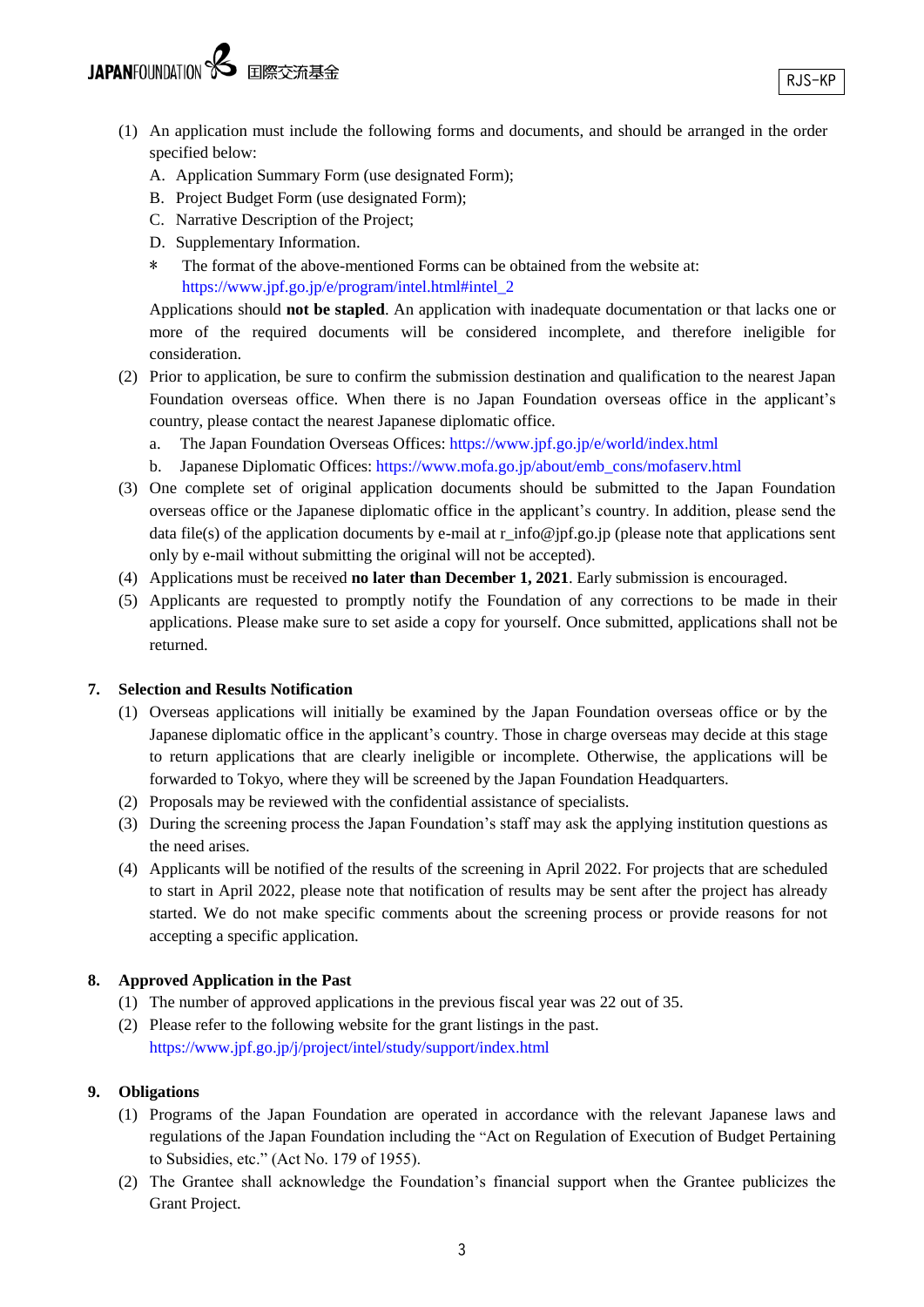- (3) The Grantee shall submit the Final Project and Financial Reports about the activities and expenditures upon the completion of the project.
- (4) The Japan Foundation does not tolerate any fraudulent activity of applicants during the application process and throughout the grant period. Once a grant has been provided, committing any form of fraud with regard to the Japan Foundation grant funds could result in penalty measures, such as revocation of decision to provide a grant in whole or in part, required return of the rescinded portions of the grant including additional charges, late payment charges, suspension of the grant for a certain period of time, and/or other legal actions.

### **10. Response to the Spread of the COVID-19**

Depending on the impacts of widespread novel coronavirus, appropriate measures may be required when implementing the project in accordance with the regulations and instructions of the relevant authorities. Please understand that the Japan Foundation may unavoidably change the substance of its grant or the conditions attached as a result of changes in circumstances that have occurred after the decision to provide the grant.

### **11. Ensuring the Necessary Safety and Security of Projects**

Considering the recent instability in global security, with the increase of terrorist attacks in particular, the Japan Foundation highly recommends that you take the necessary security measures to ensure safety when you conduct your projects, such as the following:

- (1) Check if there are any security alerts issued in the countries and/or cities where your project is to be conducted;
- (2) Provide information on security and safety issues for your international guests (if any).

### **12. Disclosure of Information**

- (1) Details of projects supported by the Japan Foundation (e.g., the name of the applicant, project descriptions) will be made public in the *Kokusai Koryu Kikin Jigyo Jisseki* (Detailed Annual Reports of the Japan Foundation), on the Japan Foundation's website, and in other public-relations materials.
- (2) When a request for information based on the "Act on Access to Information Held by Independent Administrative Agencies" (Act No. 140 of 2001), is received, materials such as submitted application forms will be disclosed (unless stipulated by laws as not to be disclosed).
- (3) There may be cases in which the project-related publications are released to the public.

### **13. Handling of Personal Information**

(1) The Japan Foundation handles personal information appropriately and in accordance with the "Act on the Protection of Personal Information Held by Incorporated Administrative Agencies, etc." (Act No. 59 of 2003) (the "Act") and other applicable laws. Details of the Japan Foundation's privacy policy can be reviewed at the following website:

<https://www.jpf.go.jp/e/privacy>

- (2) The Japan Foundation uses personal information on the application documents, project reports, and deliverables (including, without limitation, photographs taken during or prior to this program) (the "Information") for screening, implementation, and evaluation procedures of the project. They may also be used for the following purposes:
	- a. Provided information, such as name, job and position, affiliation, project duration, and project description, etc., are published in the *Kokusai Koryu Kikin Jigyo Jisseki* (Detailed Annual Reports of the Japan Foundation), the *Annual Report*, on the Japan Foundation's website, and in other public relations materials. They are also used in compiling statistics and released to the press for publicity purposes.
	- b. There may be cases in which the Information is released to the Ministry of Foreign Affairs of Japan,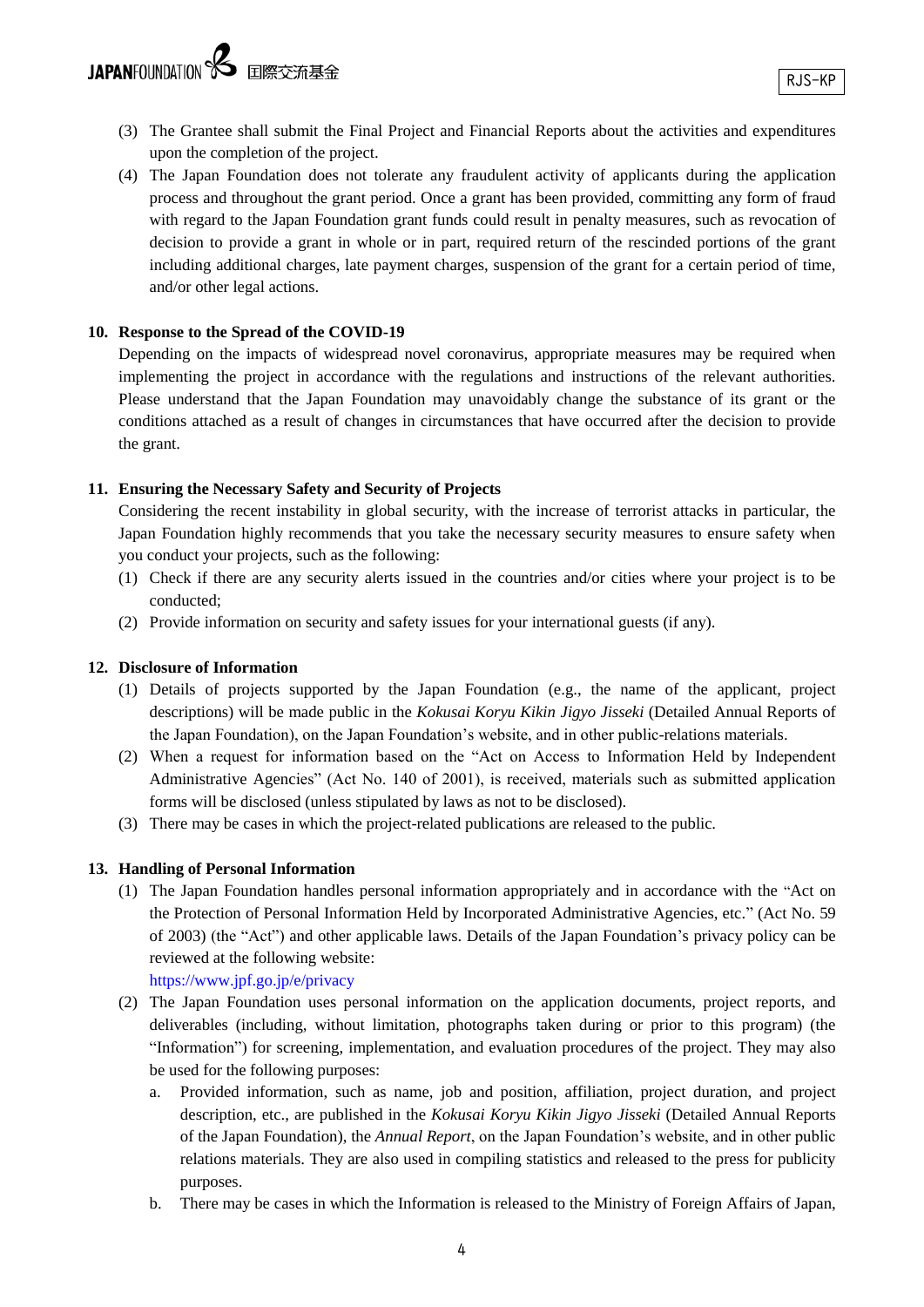Embassies or Consulates-General of Japan, etc., at the place where a project is undertaken.

- c. There may also be cases in which copies of application documents, project reports, and deliverables, are provided to outside consultants in order to facilitate the screening process and the evaluation of the results of projects. The Japan Foundation requests the consultants to take measures to ensure safety of the provided personal information.
- d. There may also be cases in which the Japan Foundation sends questionnaires to the addresses written on the application documents after the project has ended.
- e. There may also be cases in which the Japan Foundation uses the information written on the application form to contact the applicants to inform them of other Japan Foundation activities.
- f. The Information may be used or provided for purposes other than those listed in items a. to e. above, in the cases provided under Article 9, Paragraph 2 of the Act, such as cases where such Information is provided to a government agency, an independent administrative institution, a local government or a local independent administrative institution which uses such Information to the extent necessary for executing its duty or business stipulated by the laws and regulations and where there are reasonable grounds for using the Information.
- (3) Applicants are requested to inform all individuals whose personal information appears on the application materials that the above-mentioned policy shall also apply to those individuals' personal information.
- (4) It is considered that by applying to this program, participants agree to the use of personal information for the above-mentioned policy.

#### **14. Contact**

Please contact the nearest Japan Foundation overseas office in the applicant's country. When there is no Japan Foundation overseas office in the applicant's country, please contact the nearest Japanese diplomatic office.

- The Japan Foundation Overseas Offices:<https://www.jpf.go.jp/e/world/index.html>
- Japanese Diplomatic Offices: [https://www.mofa.go.jp/about/emb\\_cons/mofaserv.html](https://www.mofa.go.jp/about/emb_cons/mofaserv.html)
- \* When it is hard to be identified, please contact: Japanese Studies and Intellectual Exchange Department The Japan Foundation 1-6-4 Yotsuya, Shinjuku-ku, Tokyo 160-0004 Japan Tel: +81-3-5369-6069 / Fax: +81-3-5369-6041 E-mail: [r\\_info@jpf.go.jp](mailto:r_info@jpf.go.jp)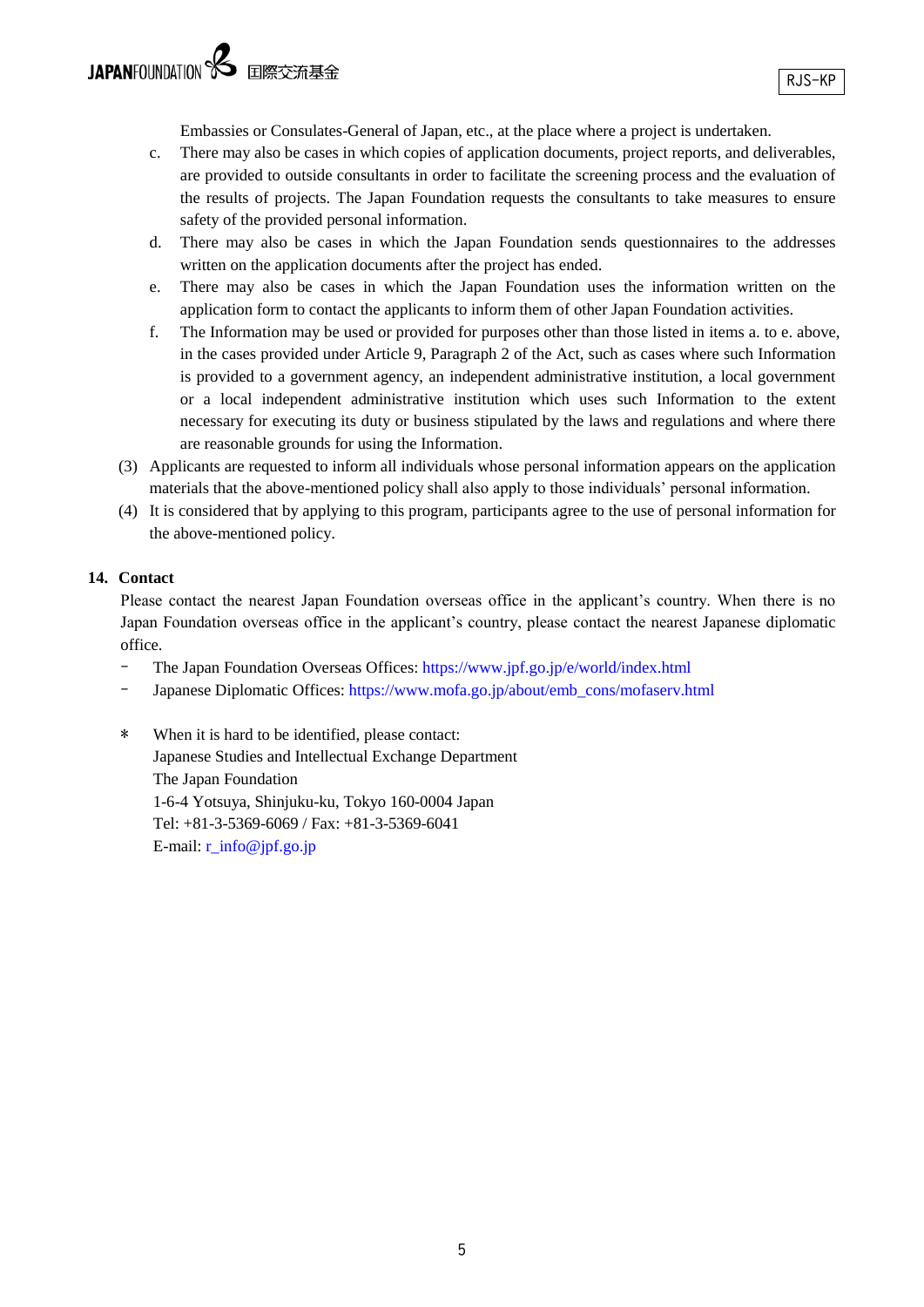# **Instructions to Fill in the Application Formats**

### \* **General Instructions**

- (1) An application must include the following forms and documents, and should be arranged (but not be stapled) in the order specified below:
	- A. Application Summary Form (use designated Form);
	- B. Project Budget Form (use designated Form);
	- C. Narrative Description of the Project;
	- D. Supplementary Information.
	- \* The format of the above-mentioned Forms can be obtained from the website at: [https://www.jpf.go.jp/e/program/intel.html#intel\\_2](https://www.jpf.go.jp/e/program/intel.html#intel_2)

One complete set of original application forms and documents should be submitted to the Japan Foundation overseas office or the nearest Japanese diplomatic office. In addition, please send the data files(s) of the application documents by email at  $r\_info@pf.googleqo.jp$  (please note that applications sent only by email without submitting the original will not be accepted).

- (2) Please keep one copy of the application for yourself, for the Japan Foundation will not return the submitted application forms and documents to the applicants.
- (3) Please type or write with a ballpoint pen in black, in English (block letters) and/or in Japanese block letters (*kaisho*).
- (4) Applicants are requested to promptly notify the Foundation of any corrections or changes to be made in their applications.
- (5) The budget proposal should be made in the currency in which the project is calculated and managed in the applicant's bank account. The Japan Foundation can only remit those currencies that are listed below and the remittance should be made in the local currency when possible. Otherwise, the remittance should be made in United States Dollar, European Euro, or in Japanese Yen, in principle.

| Japanese Yen                | Swedish Krona<br>Indonesian Rupiah |                       | South African Rand |
|-----------------------------|------------------------------------|-----------------------|--------------------|
| (JPY)                       | (SEK)                              | (IDR)                 | (ZAR)              |
| <b>United States Dollar</b> | Australian Dollar                  | Philippine Peso       | Pakistani Rupee    |
| (USD)                       | (AUD)                              | (PHP)                 | (PKR)              |
| European Euro               | New Zealand Dollar                 | Korean Won            | Qatari Riyal       |
| (EUR)                       | (NZD)                              | (KRW)                 | (QAR)              |
| Canadian Dollar             | Hong Kong Dollar                   | Taiwanese Dollar      | Czech Koruna       |
| (CAD)                       | (HKD)                              | (TWD)                 | (CZK)              |
| Pound Sterling              | Singapore Dollar                   | <b>Bahraini Dinar</b> | Hungarian Forint   |
| (GBP)                       | (SGD)                              | (BHD)                 | (HUF)              |
| <b>Swiss Franc</b>          | Thai Baht                          | Kuwaiti Dinar         | Polish Zloty       |
| (CHF)                       | (THB)                              | (KWD)                 | (PLN)              |
| Danish Krone                | Mexican Peso                       | Saudi Riyal           |                    |
| (DKK)                       | (MXN)                              | (SAR)                 |                    |
| Norwegian Krone             | <b>Indian Rupee</b>                | United Arab Emirates  |                    |
| (NOK)                       | (INR)                              | Dirham (AED)          |                    |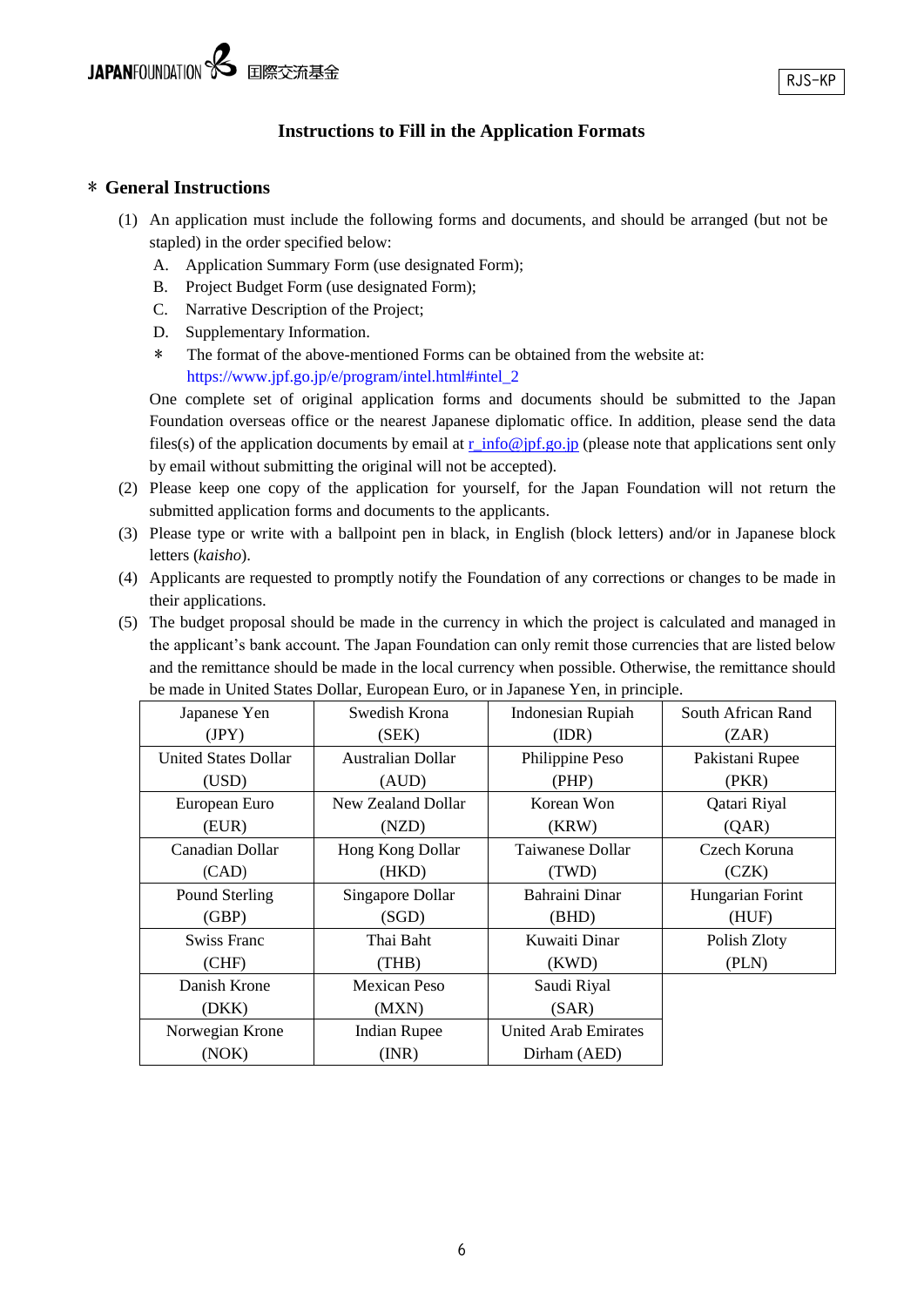### **A. Application Summary Form (Use Designated Form)**

### **1. Name of Project**

This should be the official project name in English (and in Japanese if there is an official translation).

### **2. Applicant Information**

- (1) Only one organization may serve as the Applying Institution for a project. Any other institutions involved in the project should be listed under Collaborating Institutions.
- (2) The **Name of the Applying Institution** is the official name in the applicant's native language with the official translation in English and/or in Japanese.
- (3) The **Mailing Address** should be the one of the Applying Institution. In principle, all official documents from the Japan Foundation will be mailed to this address.
- (4) The **Type of Institution** refers to the legal status of the Applying Institution (foundation, non-profit organization, educational institution, etc.)
- (5) The **Authorized Representative** should be the person within the Applying Institution who represents it in its administrative management (e.g., the President, the Chairperson), and whose signature will constitute official commitment of the institution to the proposal.
- (6) The **Project Director** is the person designated to receive routine correspondence. He or she will be chiefly responsible for the actual control and conduct of the proposed project.
- (7) The **Bursar** is the official who represents the Applying Institution in its financial affairs, and whose signature will signify acceptance of legal responsibility for the grant funds.
- (8) Please be sure to include the positions, titles, and signatures of all three people. **The Authorized Representative, the Project Director, and the Bursar should be three different individuals.**

### **3. Proposed Project Duration**

- (1) Please include the date (month and year) of the start and finish of the project. This duration should fall within the Japanese fiscal year and the length of the project duration should be within the 12 months between April 1, 2022, and March 31, 2023.
- (2) Please note that the project duration is not equivalent to the exact date when an event like seminar or conference will be held. For example, the time required to prepare for the event or to publish the results of the event would also be included in the project duration.

### **4. Schedule of Events**

Please include the actual date and the duration of the event(s) excluding the period of preparation.

### **5. Project Site(s)**

Please include the major site(s) where the project will be carried out.

### **6. Project Cost**

Please indicate the currency in which the project budget is calculated, the total project budget amount, the requested grant amount, and the date when the funds will be needed.

### **7. Project Outline**

The outline should be a brief summary of the overall project and its activities in 200 words. (Attachments or "please see references" must not be used here. Please write, type, or paste comments in the provided space only.)

### **8. Project Objective**

Explain what the applicant intends to achieve by carrying out the proposed project within 200 words.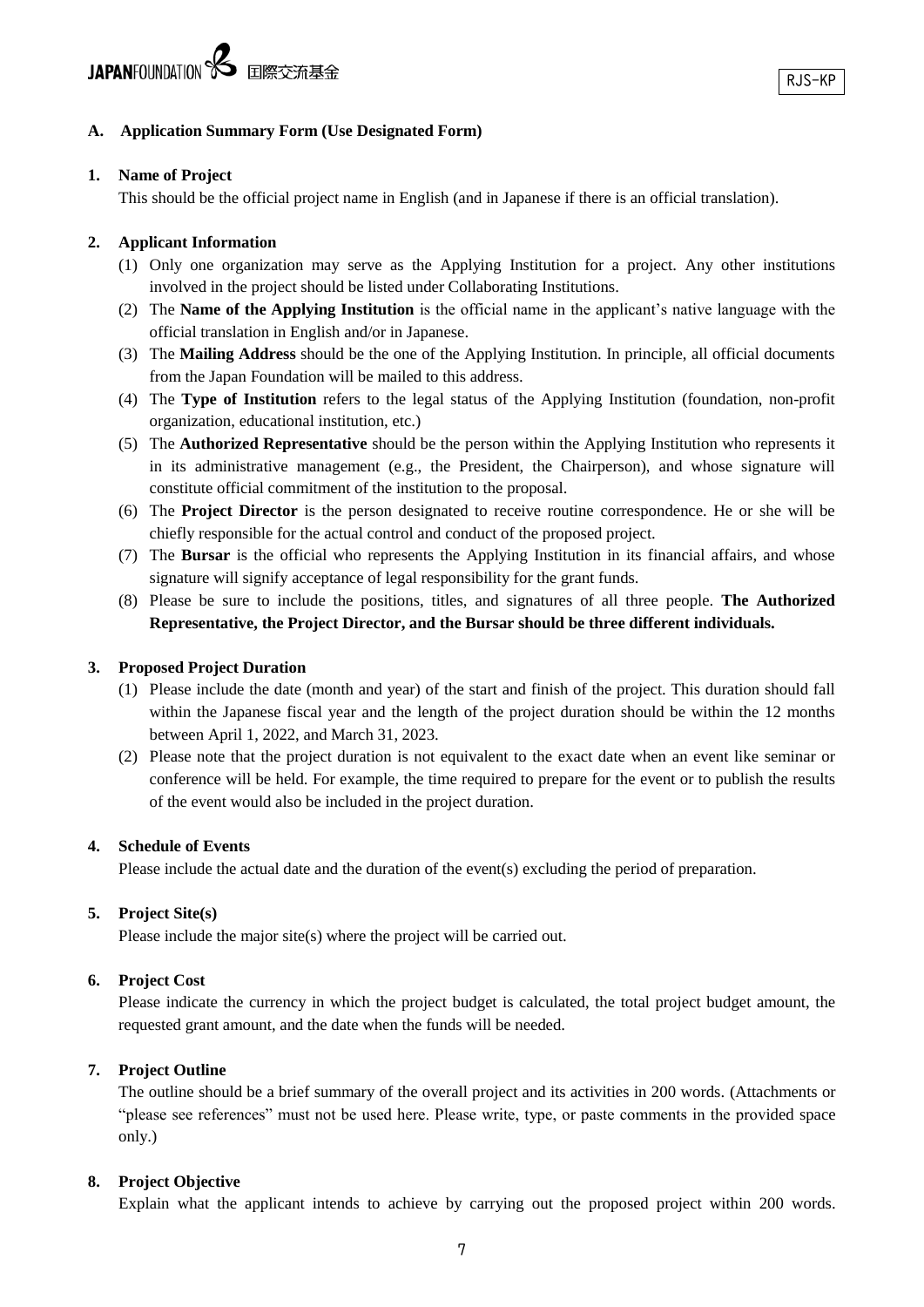(Attachments or "please see references" must not be used here. Please write, type, or paste comments in the provided space only.)

### **9. Collaborating or Participating Organizations/Individuals**

Any organizations or individuals actively involved in the planning or execution of the project other than those within the Applying Institution should be listed including main speakers and panelists. Please also indicate the main participants' level of commitment (being considered, approached, confirmed, etc.).

#### **10. The Target Groups and/or Persons and Their Expected Number**

Indicate the target group and/or persons, areas of which they are expected to come and their prospective number.

#### **11. Previous Japan Foundation Grants**

Please indicate whether any previous grants have ever been received from the Japan Foundation. Include the name of the project, the fiscal year, the amount of the grant, and any project codes that were supplied in reference to the grant.

#### **B. Project Budget Form (Use Designated Form)**

#### **1. Currency**

Please indicate the currency in which the project budget is calculated and managed in the applicant's bank account.

#### **2. Budget Plan**

- (1) Please fill in the attached form relating to the designated budget items. Designated budget items are:
	- Meeting Expenses: for preparing materials, venue, equipment, public relations, etc.;
	- Honoraria: for speakers, interpreters, assistants, collaborators, etc.;
	- Expenses: for international airfare, domestic airfare, other transportation, accommodation and per diem, etc.;
	- Other Expenses: for purchasing materials, etc.
		- All items other than those in the above-mentioned list should be included in Other Expenses.
	- Note1. Indirect costs and normal operational costs of the applying institution cannot be supported by the grant.
	- Note2. Budget items not corresponding to activities already described in the Detailed Description of the Project should not be newly introduced here.
- (2) All budget items for the project should be indicated, even though the applicant is not requesting funds to cover them from the Japan Foundation.
- (3) For each item, please give a specific breakdown of how the total figure has been reached.

Examples: Materials and Reports:  $$5/unit \times 200$  copies = \$1,000

Interpretation Fee:  $$150/day \times 2 days \times 2 persons = $600$ 

Accommodation:  $$100/day \times 3 days \times 4 persons = $1,200$ 

#### **3. Explanatory Notes for Project Budget**

Additional information explaining the necessity for particular budget items should be included here. Please refer to each budget item by the number used in the budget. If applicable, we also request that the applicant supply detailed information about the following budget items:

- (1) details of proposed publication costs (including purpose, number of pages and units);
- (2) justification for interpretation or speaker honorarium, including the names of those to receive them;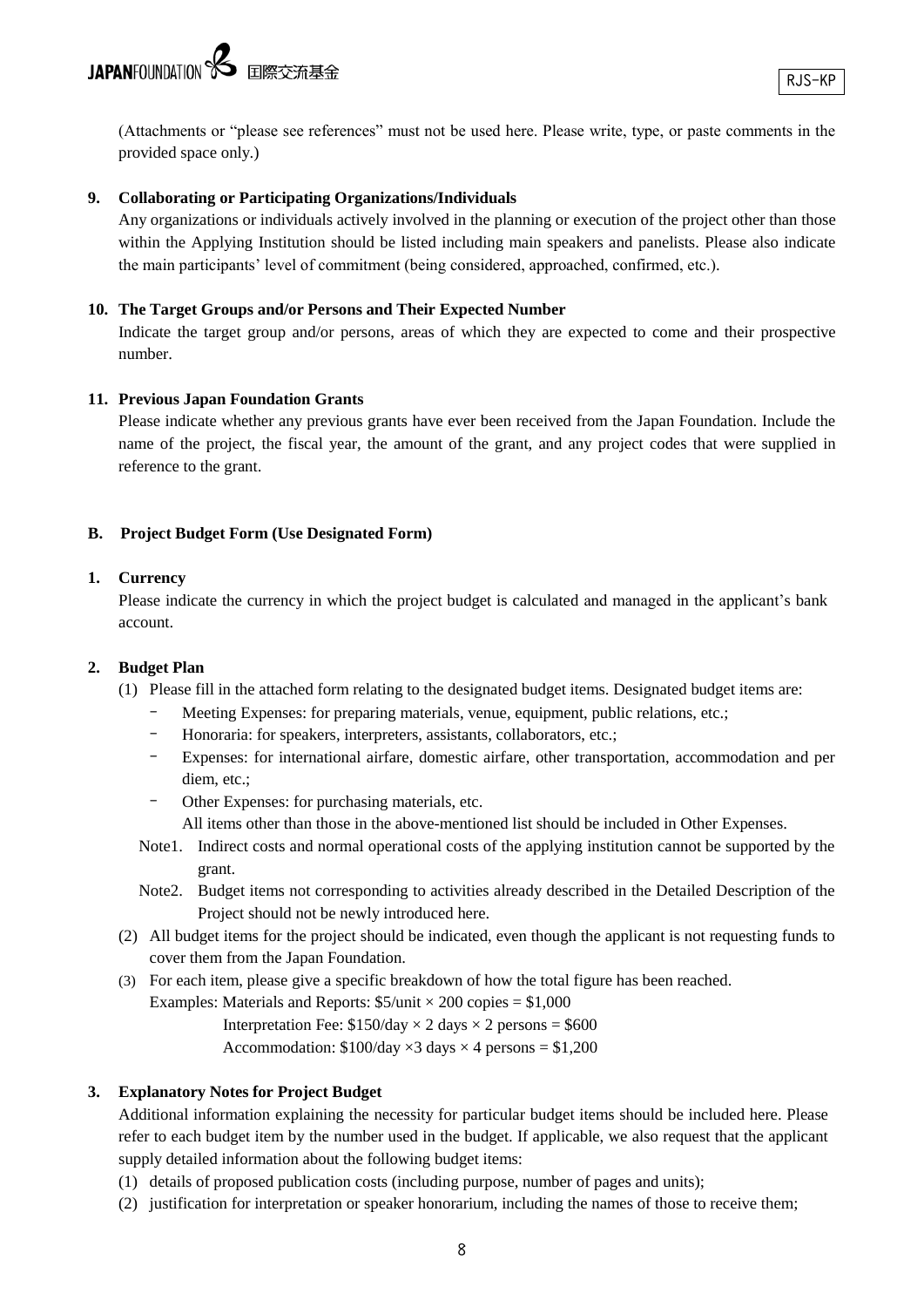- (3) in the case of transportation items, proposed travel itinerary (e.g., Hanoi–Bangkok–Hanoi) in economy class (on a discount ticket where available);
- (4) specification of hotel or conference hall site, including the name of the hotel;
- (5) detailed listings of the kinds of reference materials to be acquired;
- (6) justification and breakdown of the items listed in Other Expenses, etc.

### **4. Other Funding Sources**

Here we request information about income from grants, bequests, trusts, loans, etc., requested, expected, or already received from other donors in relation to the project under application with the Japan Foundation. Please list the name of the donor institution, the status of the application (i.e., pending or approved), and the total amount requested or received from that institution.

### **C. Detailed Description of the Project**

The detailed description of the project should be no longer than five typed A4 pages. **This is mandatory, and any application without the detailed project description will be considered incomplete and ineligible. This is the most important element among the application materials and all of the following points must be covered:**

### **1. Explanation of the Project**

Please describe in a clear manner the objective and aim of the project, explaining the background and relevance of the proposed project, in relation to the current status of Japanese Studies in the institution and in the applicant's country. In the case of a project that is a continuation of a previous project funded by the Japan Foundation, detailed reference to the results of that previous project and why additional support is required should be clearly stated.

### **2. Methodology**

Specific information on the methodology or approach to be taken should be spelled out. A summary of the schedule of the proposed project should be chronologically listed here, according to the phases of "Preparation," "Operation of Main Events (Conference, Seminar, Study-Tour, etc.)," and "Dissemination," including the sites of the conferences, etc., is required here.

### **3. Applying Institution, Participants, and Collaborating Organizations**

The proposal must include information on the applying institution, collaborating organizations, and individuals involved and describe why they are appropriate and qualified to conduct the project, and explain the rationale for the selection of the proposed participants. Please include any relevant materials from these organizations with your application.

### **4. Dissemination**

The proposal must contain a description of a plan to disseminate the results of the project together with what products will be generated by the project. The proposal should include the target audience(s) for the project, such as the policy community, media, business community, academia, or civil society and explain how the results of the project will be disseminated to that audience.

### **5. Evaluation**

Clear benchmarks and specific plans for evaluating the project by the applicant and by third parties to measure the success of the project should be given. The Grantee is requested to report the result in the Final Project Reports.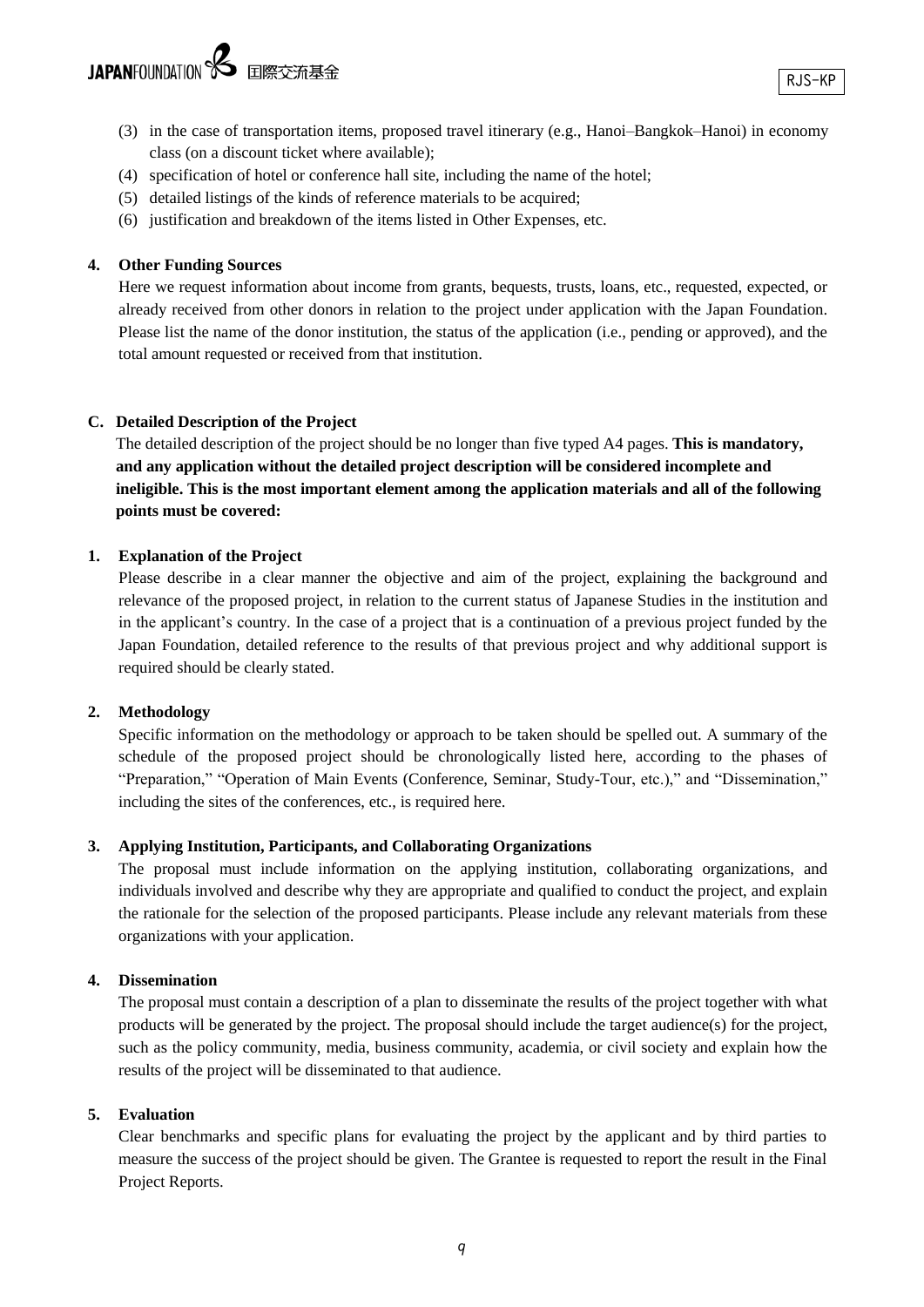### **D. Supplementary Information**

#### **1. Letters from Collaborating Organizations/Individuals**

The letters should clearly indicate a commitment to participate in the proposed project and the form in which participation will take. If a commitment has not yet been secured, then the applicant should explain the status of their discussions with potential counterparts or participants on a separate sheet. Outside letters of recommendation are not required.

### **2. Curricula Vitae**

Please submit curricula vitae for the authorized representative, the project director and all major participants. Each curriculum vitae should include the following information: field or research interest, present position (including title, department, and institution), educational background (including names of institutions and dates of degrees awarded), employment history, a brief synopsis of fellowships/grants/awards; memberships in professional societies; and a list of publications highlighting those with most relevance to the project should be included.

### **3. Institutional Information**

Please include following background information of the applying institution:

- (1) Institutional category, the date and the purpose of foundation;
- (2) Organizational information (directors and other structural information);
- (3) History, activities and achievements;
- (4) Finances (total income and expenditure of at least last three years, gain and loss in the current fiscal year, subsidies and grants received) including applicants' banking information (if the applying institution does not hold a bank account in their name, please describe the reason with rules and regulations);
- (5) Statutes of the institutions, act of endowment, articles or other rules and regulations of the institution;
- (6) Annual reports, reports of activities.
- (7) Regarding major collaborating institutions please include their institutional documents such as brochures and annual reports.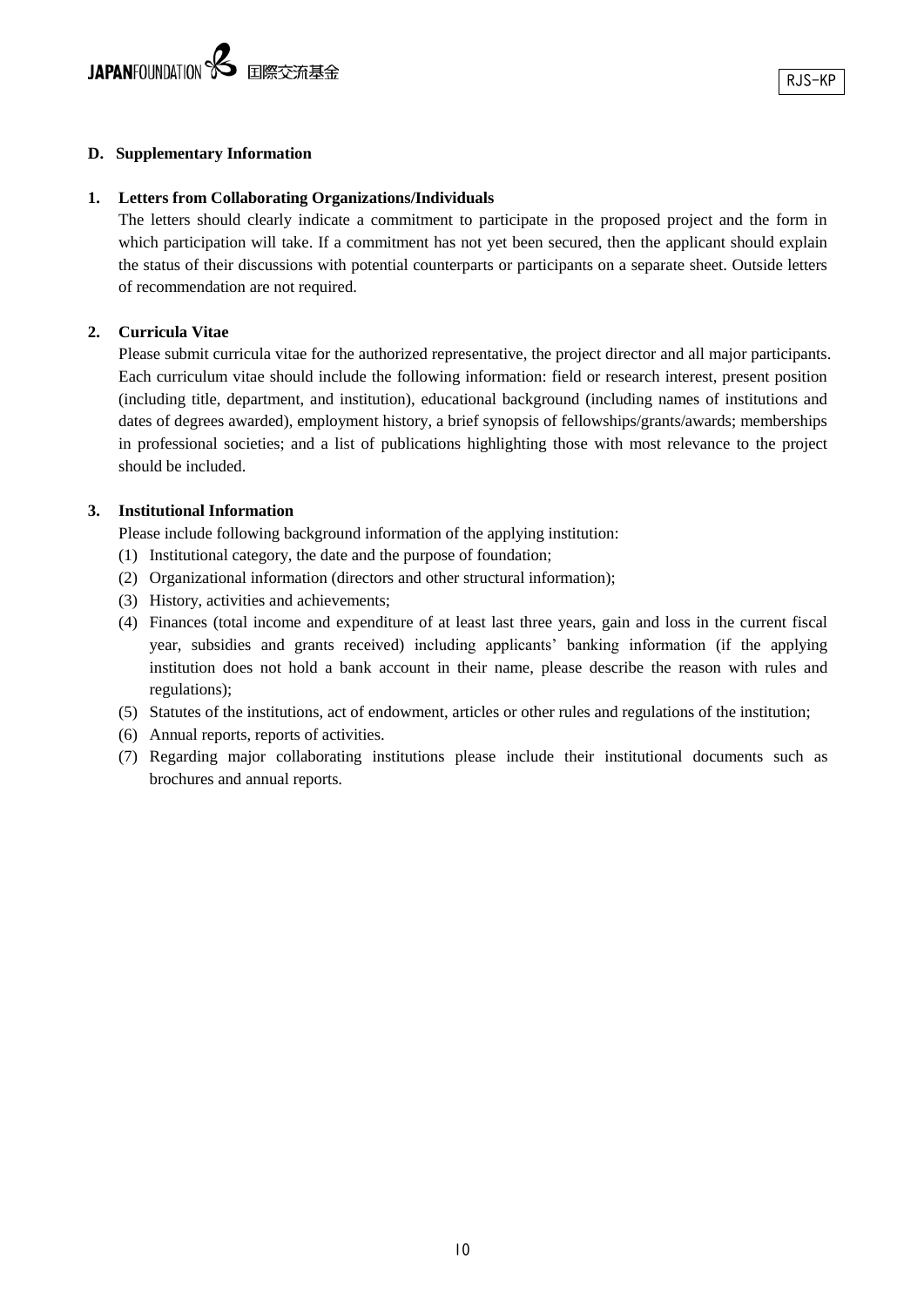RJS-KP

### For FY 2022

# **Grant Program for Japanese Studies Projects Application Form**

Note: This form is for the "Application Summary" and the "Project Budget" only. In addition to this form, the "Narrative Description of the Project" and "Supplementary Information" must be included to make a complete grant application. **Please read the "Application Instructions" for details.**

> YYYY/MM/DD 2022/  $\hspace{0.1mm}$  / \* Date: 2022/ /

To: the President of the Japan Foundation

I hereby apply for a grant under this grant program as follows, in accordance with The Japan Foundation Program Guidelines.

#### **A. Application Summary**

## **1 Name of Project:**

#### **2 Applicant Information**

Name of the Applying Institution:

Type of Institution (include legal status):

| Mailing Address:                                                 |                                                                      |               |
|------------------------------------------------------------------|----------------------------------------------------------------------|---------------|
| Tel:                                                             | FAX:                                                                 |               |
| <b>Authorized Representative</b>                                 | $Prof. \Box Dr. \Box Mr. \Box$<br>$\Box$ Ms. $\Box$ Other [<br>(L    | $\mathcal{I}$ |
| Name:                                                            | E-mail:                                                              |               |
| Position/Title:                                                  |                                                                      |               |
| Office Address:                                                  |                                                                      |               |
| Signature:                                                       |                                                                      |               |
| Project Director ( $\Box$ Prof. $\Box$ Dr. $\Box$ Mr. $\Box$ Ms. | $\mathcal{I}$<br>$\left[$ Other $\left[$                             |               |
| Name:                                                            | E-mail:                                                              |               |
| Position/Title:                                                  |                                                                      |               |
| Office Address:                                                  |                                                                      |               |
| Signature:                                                       |                                                                      |               |
| Bursar ( $\Box$ Prof. [<br>Dr.                                   | $\mathcal{I}$<br>$\Box$ Mr. $\Box$<br>Ms.<br>$\left[$ Other $\left[$ |               |
| Name:                                                            | E-mail:                                                              |               |
| Position/Title:                                                  |                                                                      |               |
| Office Address:                                                  |                                                                      |               |
| Signature:                                                       |                                                                      |               |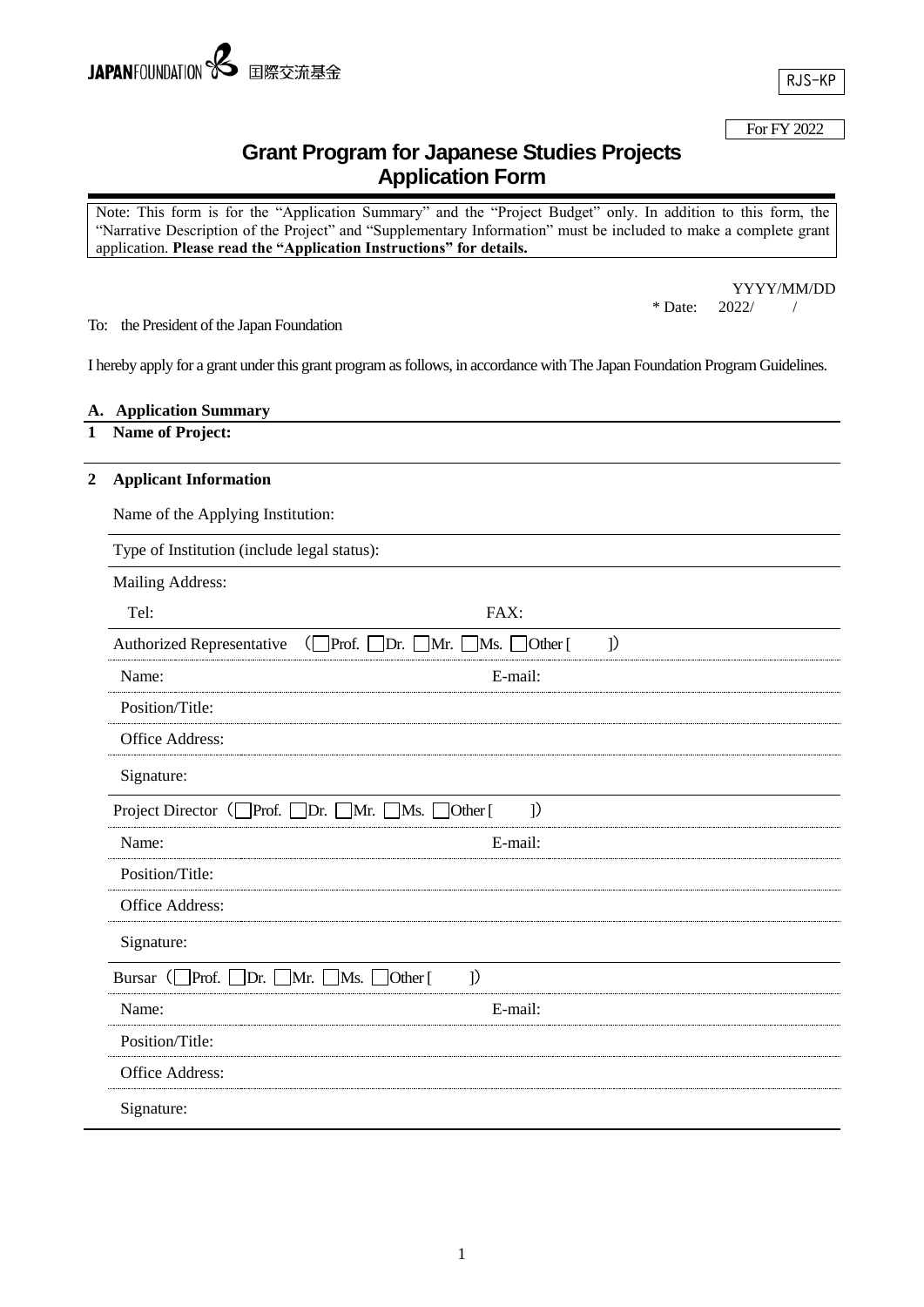| 3 | <b>Proposed Project Duration:</b>                                            | From 20 |  |  | to $20$ |  |  |  |
|---|------------------------------------------------------------------------------|---------|--|--|---------|--|--|--|
|   | <b>Schedule of Events:</b>                                                   | From 20 |  |  | to $20$ |  |  |  |
|   | <b>Project Site(s):</b>                                                      |         |  |  |         |  |  |  |
| 6 | (Currency unit in which project budget is calculated:<br><b>Project Cost</b> |         |  |  |         |  |  |  |
|   | <b>Total Cost of Project:</b>                                                |         |  |  |         |  |  |  |
|   | <b>Amount Requested:</b>                                                     |         |  |  |         |  |  |  |
|   | Date when Grant Funds are required: 20                                       |         |  |  |         |  |  |  |

**7 Project Outline (in 200 words):**

**8 Project Objective (in 200 words)**

# **9 Collaborating or Participating Organization/Individuals:**

Include the country of origin of each and what form the participation/collaboration will take. If the project utilizes Japan's experiences, expertise, and human resources, indicate the form of participation/collaboration with its expected impact. Main speakers and panelists should be listed here, along with their level of commitment (approached, confirmed, etc.).

**10 The Target Groups and/or Persons and Their Expected Number**

### **11 Previous Japan Foundation Grants:**

If the applicant has received grants from the Japan Foundation in the past, indicate the project title, the grant amount, the name of the grant program and the fiscal year.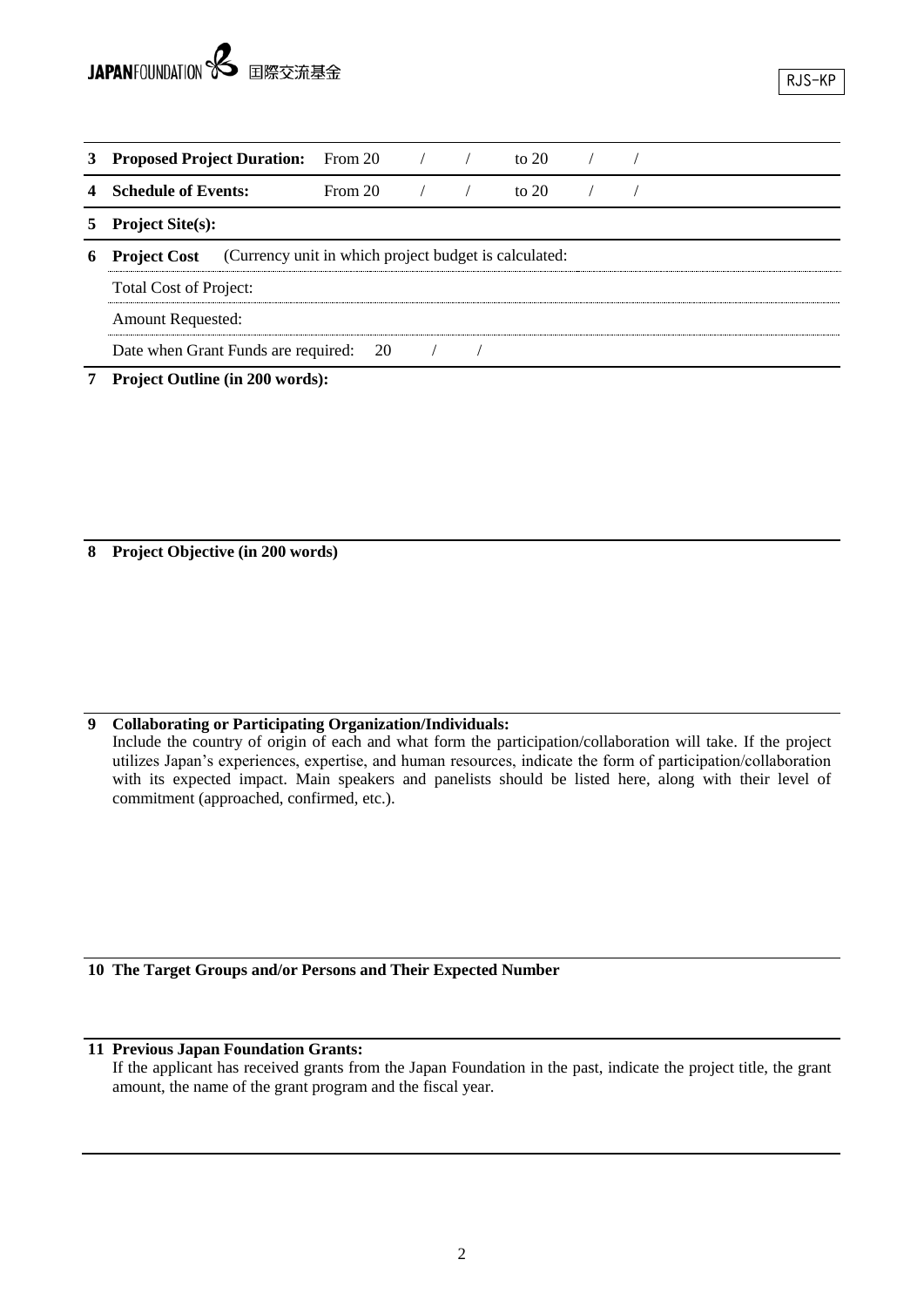

## **B Project Budget Form**

# **1. Currency: (in which the project budget is calculated)**

### **2. Budget Plan**

|         |                         | Breakdown<br><b>Budget Item</b><br>Amount<br>(@ x day x persons, etc.) |           | <b>Cost Coverage</b>     |                         |  |
|---------|-------------------------|------------------------------------------------------------------------|-----------|--------------------------|-------------------------|--|
| No.     | (add when necessary)    |                                                                        | Applicant | Other Funding<br>Sources | The Japan<br>Foundation |  |
|         | Meeting Expenses:       |                                                                        |           |                          |                         |  |
| $1-1$   | Preparing Materials     |                                                                        |           |                          |                         |  |
| $1-2$   | Venue Rental            |                                                                        |           |                          |                         |  |
| $1 - 3$ | <b>Equipment Rental</b> |                                                                        |           |                          |                         |  |
| $1-4$   | <b>Public Relations</b> |                                                                        |           |                          |                         |  |
| $1-5$   |                         |                                                                        |           |                          |                         |  |
|         | Honoraria:              |                                                                        |           |                          |                         |  |
| $2 - 1$ | Speakers                |                                                                        |           |                          |                         |  |
| $2 - 2$ | Interpreters            |                                                                        |           |                          |                         |  |
| $2 - 3$ | Assistants              |                                                                        |           |                          |                         |  |
| $2 - 4$ | Collaborators           |                                                                        |           |                          |                         |  |
| $2 - 5$ |                         |                                                                        |           |                          |                         |  |

Please fill in the "Breakdown" as they are crucial to the screening procedure of the Japan Foundation. (Continue to the next page.)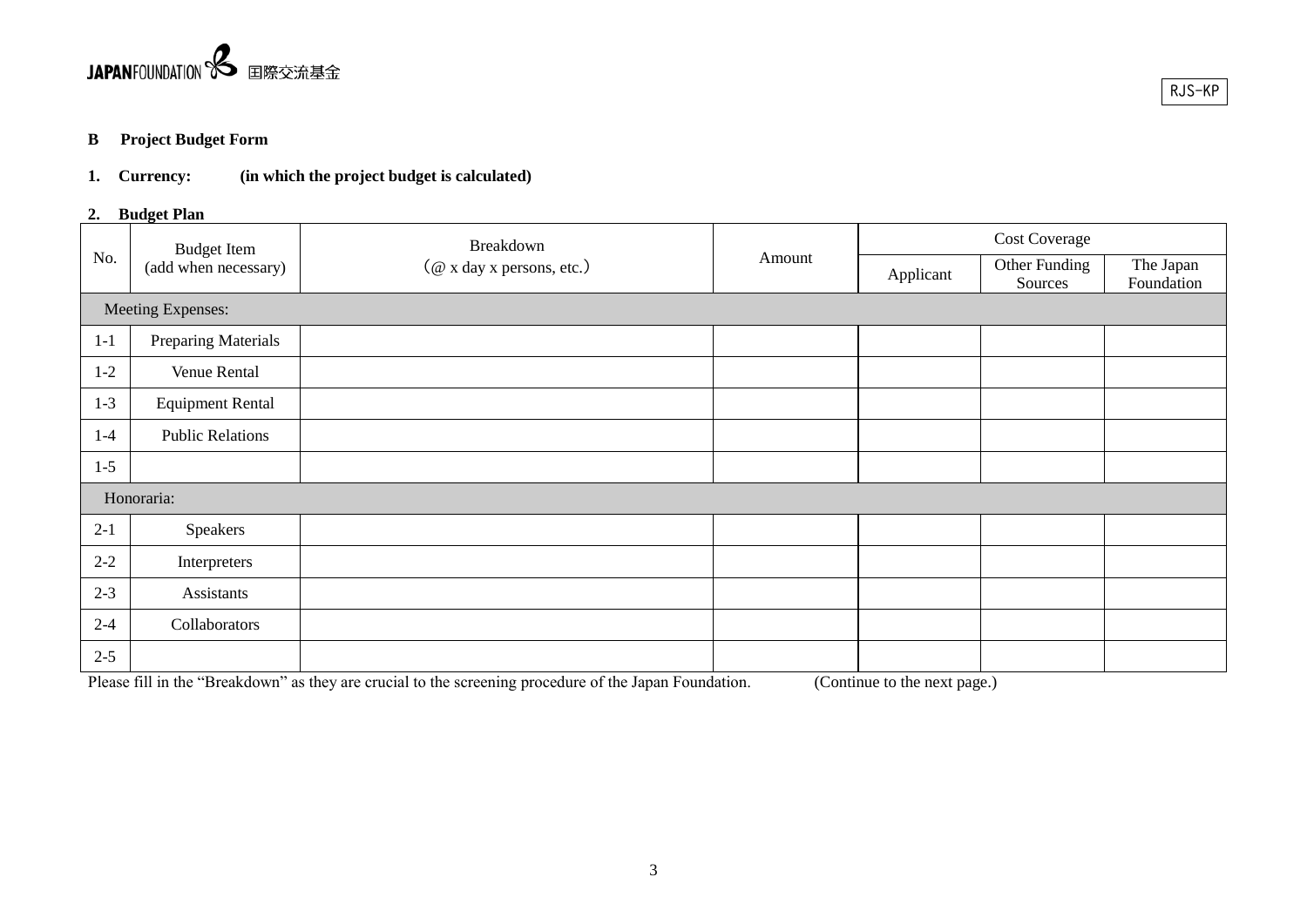

|         |                               | Breakdown<br><b>Budget Item</b><br>Amount<br>(@ x day x persons, etc.) | <b>Cost Coverage</b> |                          |                         |
|---------|-------------------------------|------------------------------------------------------------------------|----------------------|--------------------------|-------------------------|
| No.     | (add when necessary)          |                                                                        | Applicant            | Other Funding<br>Sources | The Japan<br>Foundation |
|         | Travel Expenses:              |                                                                        |                      |                          |                         |
| $3-1$   | <b>International Airfare</b>  |                                                                        |                      |                          |                         |
| $3 - 2$ | Domestic Airfare              |                                                                        |                      |                          |                         |
| $3-3$   | Other Transportation          |                                                                        |                      |                          |                         |
| $3-4$   | Accommodation and<br>Per Diem |                                                                        |                      |                          |                         |
| $3 - 5$ |                               |                                                                        |                      |                          |                         |
|         | Other Expenses:               |                                                                        |                      |                          |                         |
| $4-1$   | <b>Purchasing Materials</b>   |                                                                        |                      |                          |                         |
| $4 - 2$ |                               |                                                                        |                      |                          |                         |
| $4 - 3$ |                               |                                                                        |                      |                          |                         |
| $4 - 4$ |                               |                                                                        |                      |                          |                         |
| $4 - 5$ |                               |                                                                        |                      |                          |                         |
|         |                               |                                                                        |                      |                          |                         |

| $\sim$<br>Total |    |  |  |
|-----------------|----|--|--|
|                 | __ |  |  |

Please fill in the "Breakdown" as they are crucial to the screening procedure of the Japan Foundation.